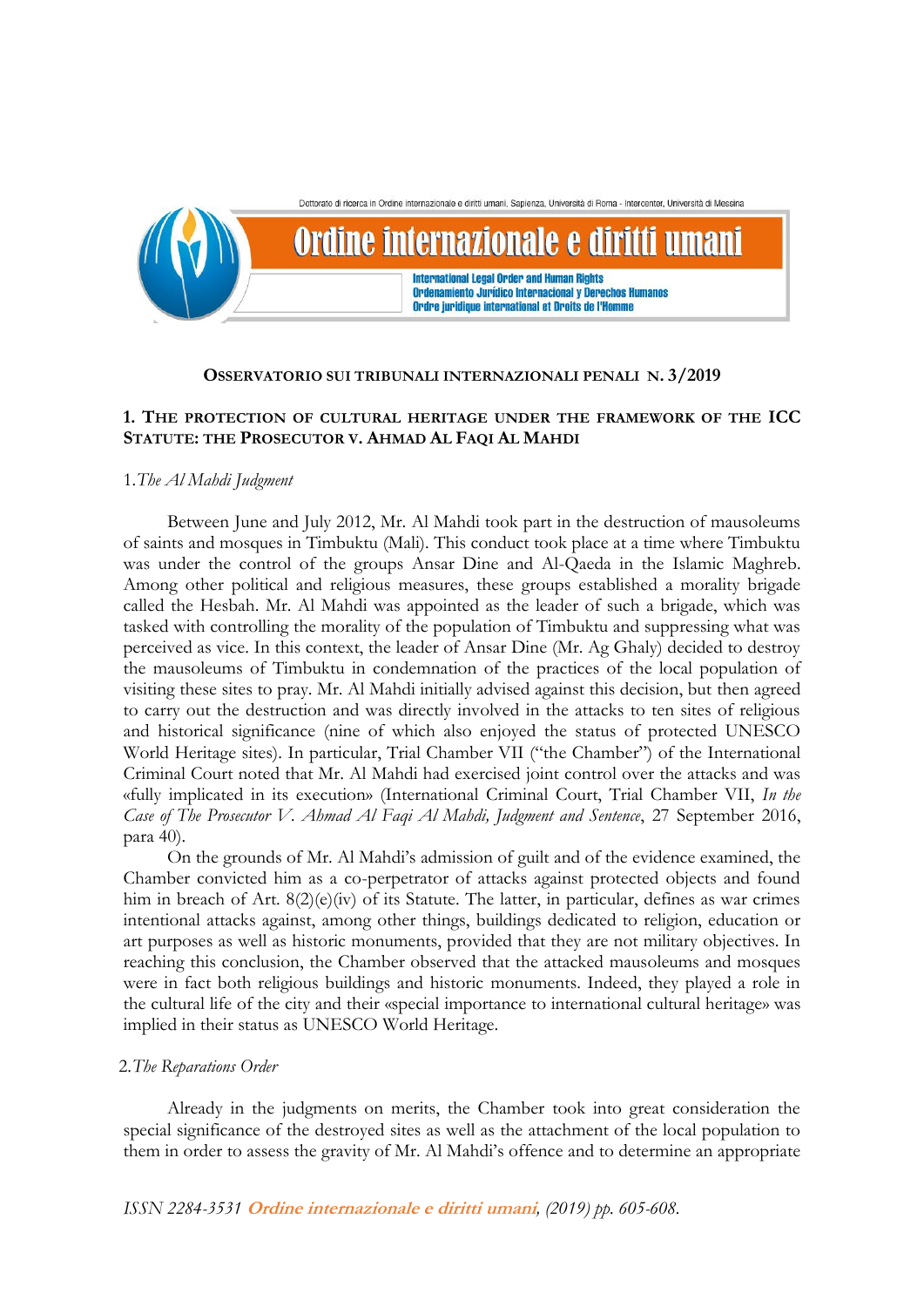sentence. With this respect, it observed that the people of Timbuktu were greatly attached to the mausoleums for their religious significance, that the symbolic value of the mausoleums also had psychological implications (since they were perceived as protecting the citizenry) and that the local population was collectively involved in their maintenance. Therefore, the Chamber held that the buildings «were not only religious buildings but had also a symbolic and emotional value for the inhabitants of Timbuktu» (para 79). Moving from the local to the global dimension, the Chamber also noted that the destruction of the sites impacted not only the people of Timbuktu but all Malians as well as the international community. For all this reason, the Chamber considered that the discussed offence had been of significant gravity, and condemned Mr. Al Mahdi to 9 years of imprisonment.

In its judgment on reparations of 17 August 2017 (International Criminal Court, Trial Chamber VII, *In the Case of The Prosecutor V. Ahmad Al Faqi Al Mahdi*, Reparations Order, 17 August 2017) it is notable that the Chamber considered not only the people of Timbuktu but also the people of Mali and the international community as a whole to be victims of the discussed crime. However, the ICC distinguished between these subjects on the grounds of the harm suffered, arguing that the local communities of Timbuktu were the main victims, since they had suffered «disproportionately more harm» (para 52). Furthermore, the ICC noted that focusing its assessment of the harm caused by the destruction of the sites on its effects on the local population would maximise the effects of the reparation measures, since it is precisely the local population the one that is best placed in relation the preservation of cultural heritage. For all these reasons, without undermining the value of cultural heritage for all mankind, the ICC chose to focus on its special significance for local populations and to recognise a special value to their role in the preservation of such heritage.

The local and collective dimension of the damage caused by Mr. Al Mahdi was also acknowledged in relation to the types of reparation awarded. Because the destruction of the mausoleums was felt by the whole community of Timbuktu, the Chamber assessed that it would be appropriate to award collective reparations in relation to both the damage suffered by the protected buildings themselves and to the moral harm caused by their destruction. In relation to the latter, it is particularly noteworthy that the collective reparations ordered by the Chamber concerned all the subjects affected by the destruction – from the local community of Timbuktu to the Malian State and the international community. However, because of the recognition that the greatest harm had been suffered by the people of Timbuktu, the Chamber awarded them specific reparations consisting in the rehabilitation of the sites (which in the meantime had been restored by UNESCO) and of «collective rehabilitation to address the emotional distress suffered as a result of the attack on the Protected Buildings» (para 104). As for the State of Mali and the international community, the Chamber deemed appropriate to award a symbolic reparation of one Euro.

The Chamber's focus on the inhabitants of Timbuktu as the main victims of the attacks to the protected buildings was not challenged by the subsequent appeal brought against the reparations order by the Legal Representative of the Victims (LRV). The appeal hinged on two main questions. The latter concerned, respectively, whether the Chamber had erred in limiting individual reparations for economic harm to those inhabitants whose livelihoods exclusively depended on the protected buildings and in delegating the Trust Fund for Victims with the power to make determinations on individual victims' applications. The appeal also raised issues of confidentiality for victims who did not wish to disclose their identity to Mr. Al Mahdi. As a result of the appeal, the Appeals Chamber amended its reparations order on 8 March 2018 to ensure anonymity to victim applicants and to clarify that the administrative screening carried out by the Trust Fund for Victims can be reviewed by the Trial Chamber either *proprio motu* or at the request of victim applicants (International Criminal Court, Appeals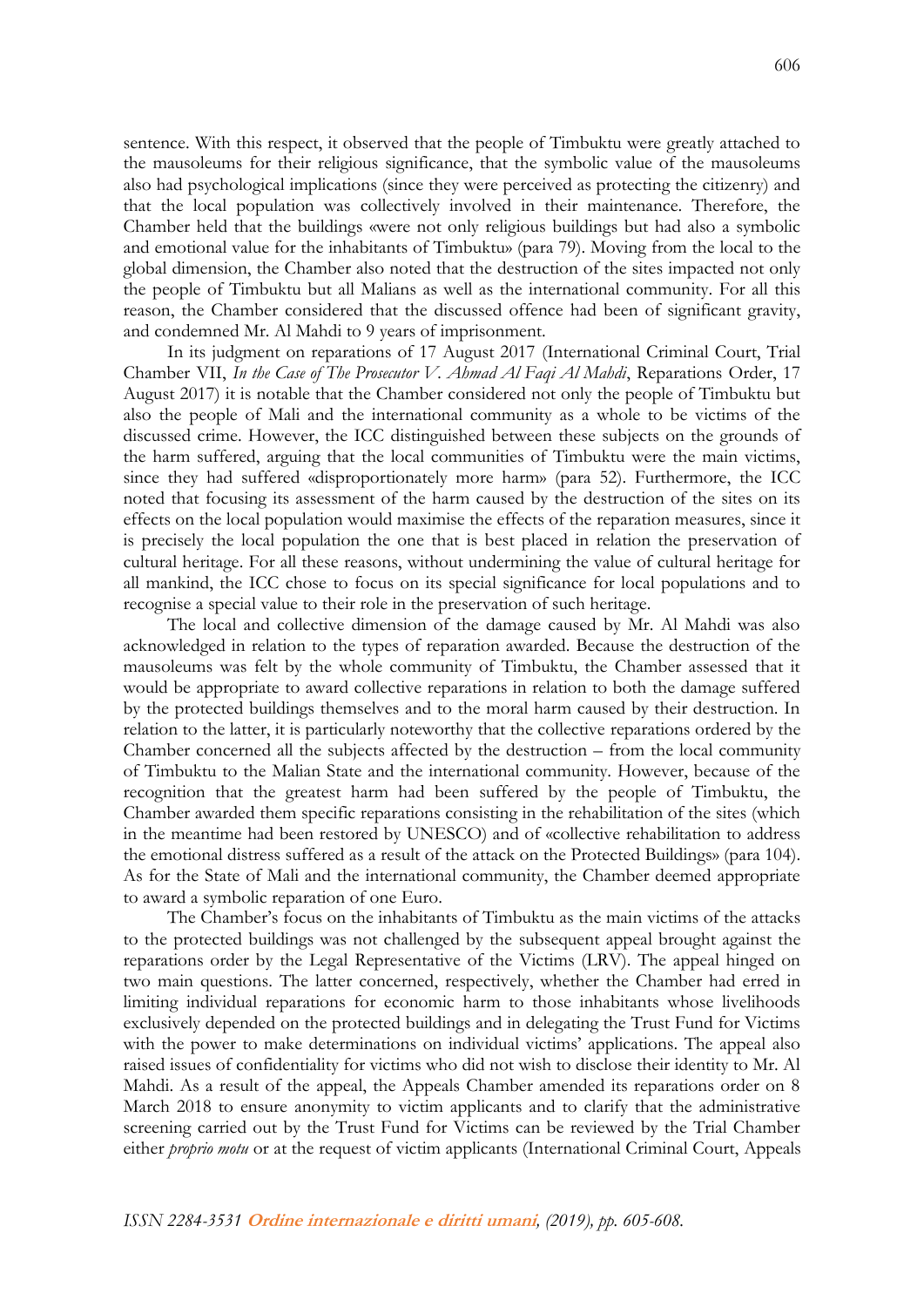Chamber, *In the Case of The Prosecutor v. Ahmad Al Faqi Al Mahdi, Judgment on the appeal of victims against the "Reparations Order"*, 8 March 2018. For a reflection on the broader implications of the appeals judgment on victims' access to justice during reparations proceedings, see S. SHUN MING YAU, *The Katanga and Al Mahdi Appeals Judgments and the Right of Access to Justice for Victims: Missed Opportunity?*, in *EJIL:Talk!*, 9 April 2018, available [here.](https://www.ejiltalk.org/the-katanga-and-al-mahdi-appeals-judgments-and-the-right-of-access-to-justice-for-victims-missed-opportunity/)

#### 3.*Comment*

The judgment under review attracted both praise and criticism. On the one hand, this case was seen as an important occasion to foster the repression of crimes against cultural heritage under international criminal law and jurisprudence (K. WIERCZYŃSKA and A. JAKUBOWSKI, *Individual Responsibility for Deliberate Destruction of Cultural Heritage: Contextualizing the ICC Judgment in the Al-Mahdi Case*, in *Chin. Jour. Int. Law,* 2017, p. 695 ff.) On the other hand, it has been noted that the choice to classify the conducts of Mr. Al Mahdi as war crimes rather than as crimes against humanity prevented a full understanding of the harm suffered by victims, and of the seriousness of attacks against cultural property as encompassing an attack to persons (P. ROSSI, *The Al Mahdi Trial before the International Criminal Court: Attacks on Cultural Heritage Between War Crimes and Crimes Against Humanity*, in *Dir. um. dir. int.,* 2017, p. 87 ff.). An alternative qualification of the destruction of cultural property as a crime against humanity would indeed be possible under Art.  $7(1)(h)$  whenever such acts are carried out as part of a widespread or systematic attack against civilian populations and encompass the intentional and severe deprivation of fundamental rights of the targeted group (P. ROSSI, *The Al Mahdi Trial*, cit., pp. 91 – 93. See also M. V. VLASIC and H. TURKU, *'Blood Antiquities': Protecting Cultural Heritage beyond Criminalization'*, in *Jour. Crim. Just.,* 2016, p. 1175 ff., pp. 1189 – 1191).

The Chamber's judgment in the *Al Mahdi* case has also received much criticism in relation to the matter of the identification of victims of the destruction of cultural heritage. Interestingly, such criticism has considered the Chamber's approach alternatively as too universalist or as too relativist. As for the former critique, it has been argued that in its assessment of the gravity of the crime under review, the Chamber relied excessively on its impact on humanity as a whole, rather than focusing on its effects on local communities. According to this view, the Chamber's main focus in this context was on the qualification of the destroyed buildings as World Heritage Sites by UNESCO (P. CASALY, *Al Mahdi before the ICC: Cultural property and World Heritage in International Criminal Law*, in *Jour. Crim. Just.,* 2016, p. 1199 ff.). The latter critical analysis, on the other hand, has concerned the ostensibly anthropocentric character of the Chamber's assessment of the gravity of the destruction of the protected buildings. Proponents of this view argue that the Chamber's heavy reliance on the value of the destroyed buildings for local communities for the purpose of establishing the gravity of Mr. Al Mahdi's conduct overshadowed the question of the intrinsic value of cultural heritage in itself. This interpretative approach is criticized as one that undermines the possibility of future prosecutions before the ICC for the destruction of cultural heritage of no specific relevance for local communities' identity (see M. LOSTAL, *The Misplaced Emphasis on the Intangible Dimension of Cultural Heritage in the Al Mahdi Case at the ICC*, in *Inter Gentes*, 2017, p. 45 ss., and more broadly M. A. DRUMBL, *From Timbuktu to The Hague and Beyond The War Crime of Intentionally Attacking Cultural Property*, in *Jour. Crim. Just.,* 2019, 1 ff.).

Both of these scholarly critiques do not appear to be entirely convincing. On the one hand, it is quite clear that the Chamber chose to measure the gravity of the damage inflicted to protected buildings not merely on the grounds of their qualification as World Heritage Sites but also by looking at their specific significance for local populations. This approach was even more visible in the reparations order, where the impact of the destruction of the